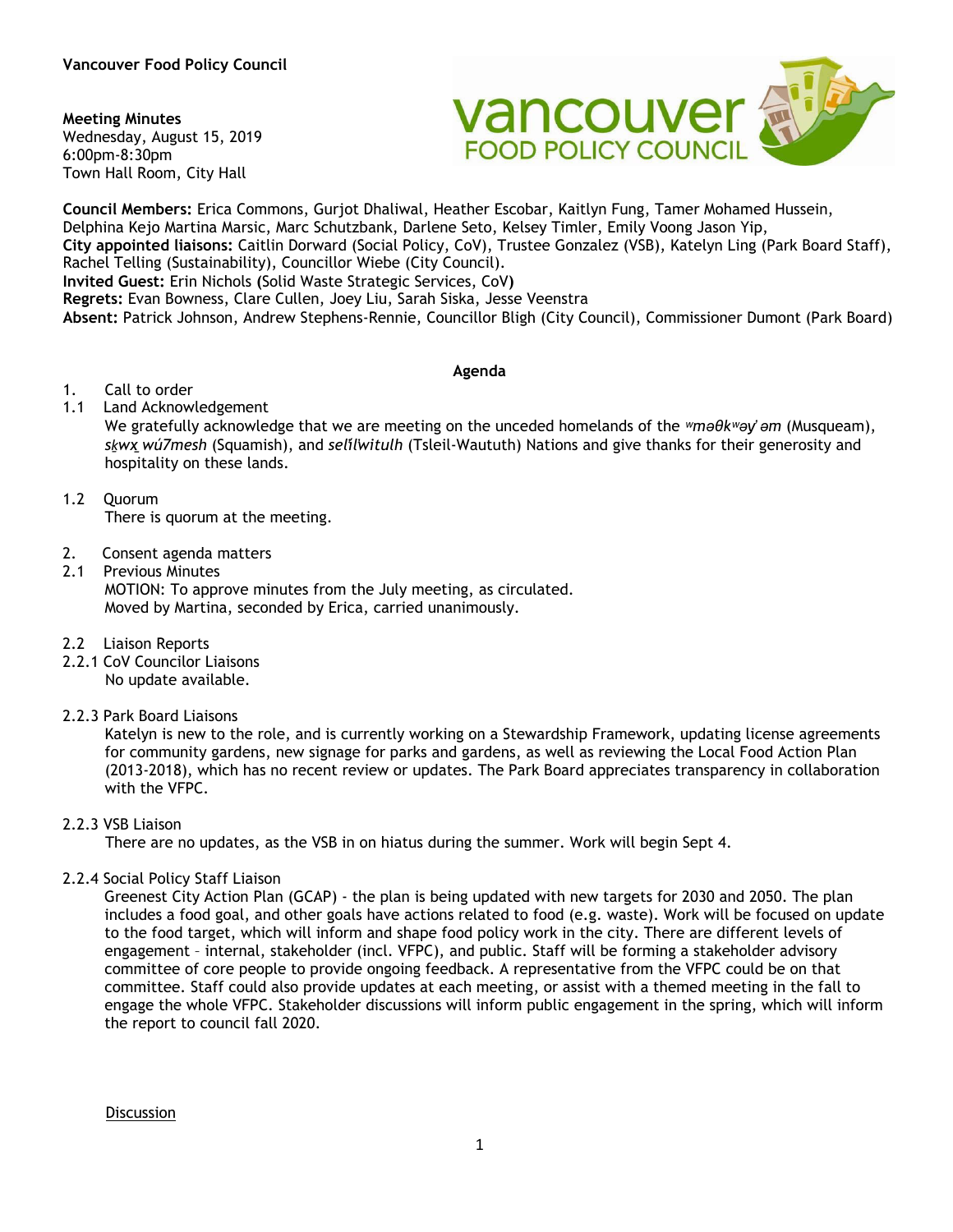- The City would like to include the Park Board and VSB in the stakeholder engagement.
- The scope of update is open (i.e. target goals/indicators may be completely different from previous), as this will be a new strategy. Many of the goal areas have been shaped by the climate emergency response, and will likely look different than current ones.
- The federal government is recruiting for the [National food policy advisory committee.](https://www.canada.ca/en/campaign/food-policy/thecanadianfoodpolicyadvisorycouncil.html) Nominations close Sept 20, and must have strong group support. There is discussion about this at the Coalition for Healthy School Food, and a follow up message with a draft motion might be sent. If organizations or people are considering a nomination, the VFPC may be able to help support.
- 3. Matters requiring discussion<br>3.1 Liaisons

# **Liaisons**

The VSB has formal liaisons with the Park Board, VSB, and the City of Vancouver. In the past, external liaisons have been invited – Metro Van, MoAg, and VCH. Representatives from Indigenous governments could also be invited. Often they have specific relevant knowledge, and the role allows for relationships to be developed and strengthened to encourage mutual support.

# **Discussion**

- It was agreed that it would be beneficial to incorporate more Indigenous thinking/perspectives.
- There is a concern over who is invited and correct protocol. It was suggested to wait until Sept or Oct, as there was another round of recruitment that may result in an indigenous member.
- It was suggested that all external liaisons be on boarded at the same time.

# MOTION:

THAT the VFPC contact the Urban Indigenous Peoples Advisory Committee for assistance in reaching out to local indigenous nations for participation on the VFPC as external liaisons.

Moved by Darlene, seconded by Gurjot, carried unanimously.

It was noted that Intergovernmental department staff works with First Nations, who also may be able to assist.

# 3.1 UBCM Resolution

A resolution on food security is being put forth by the municipality of Revelstoke, who contacted all food policy councils for support. The resolution states that hunger and food insecurity requires income-based solutions, which is similar to a 2017 by the VPFC. Passing the resolution would support advocacy of this idea to the provincial government.

A draft motion was circulated prior to the meeting.

# **Discussion**

- It was suggested that the motion, and Social Policy, use statistics from PROOF, which include marginal food insecurity. The rate of food insecurity in Vancouver is around 10%.
- A motion cannot be brought forward to City council before the UBCM; it was suggested that councilors be alerted to the specific resolution B69 and asked to ensure they are in the room and vote in support.

# MOTION: (see full motion appended)

THAT the VFPC supports and calls upon the City of Vancouver to pass a resolution of support for the resolution before the UBCM to frame food insecurity as an income-based problem and advocate to provincial and federal governments for evidence based policy solutions to food insecurity.

Moved by Gurjot, seconded by Kaityn, carried unanimously.

# 3.2 Eat Think Vote events

An initiative of Food Secure Canada to ensure food is an election issue in the federal election. Several events are planned around Vancouver, including at UBC Farm and Kwantlen (Richmond campus). The VPFC could either endorse existing events, allowing use of the logo and VPFC channels to promote events, or organize and host a separate event. After some discussion, it was felt that it would not be feasible to host an event. To ensure meaningful endorsement, point people will be assigned. Emily, Delphina and Gurgot are interested, ACTION: Marc will follow up by email.

MOTION: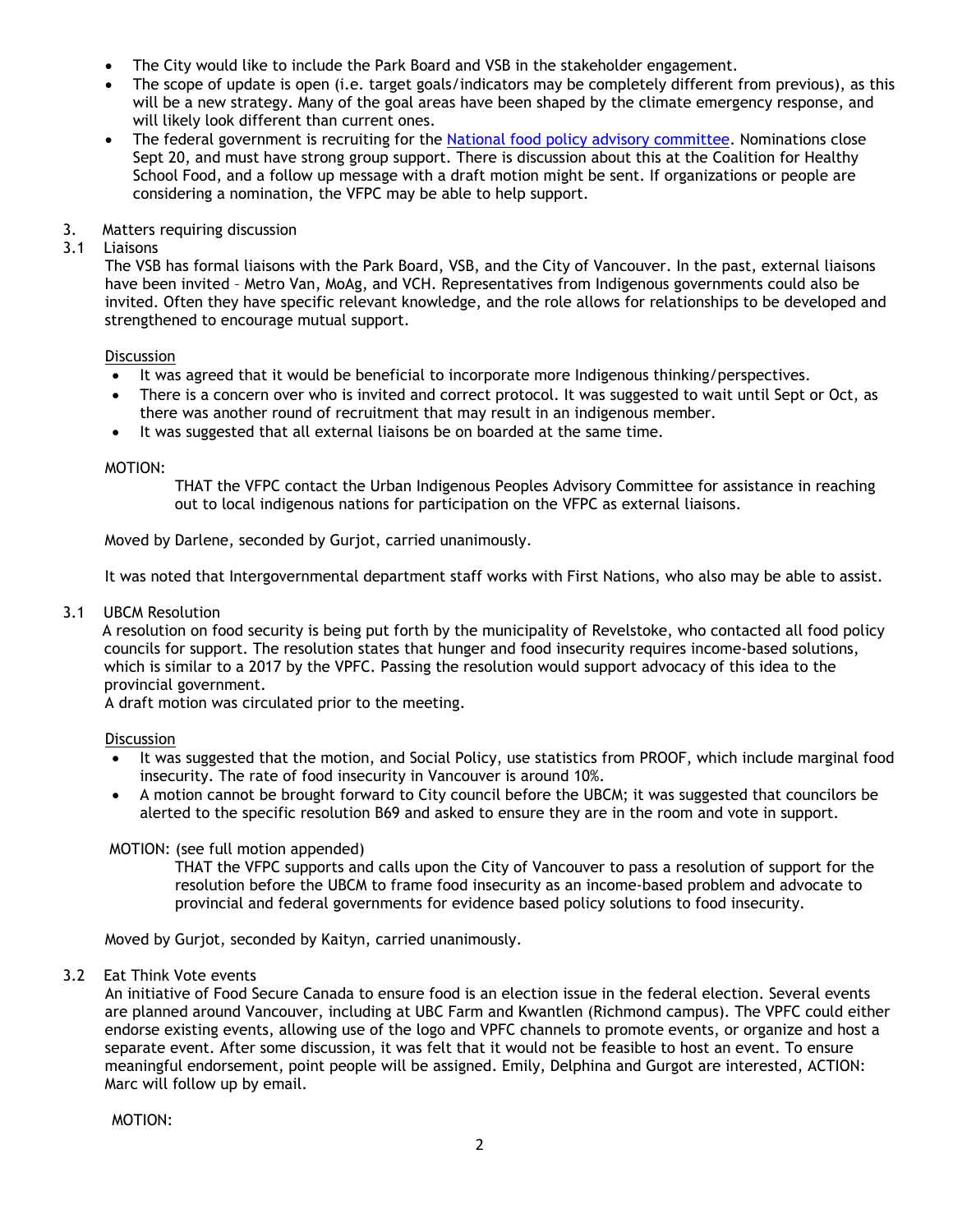Moved by Emily, seconded by Delphina, carried unanimously.

### 3.3 Working Group Conversations

The link to a working group sign-up sheet was circulated prior to the meeting. Working groups are the heart of the VFPC, as they develop work plans and strategies to address specific issues. These priorities are influenced by the interest and capacity of members, as well as being responsive to emerging issues. There is an understanding that each member will be on at least one working group. Each working group should have a minimum of 3 members to be viable, and co-chairs are strongly encouraged. Each group is responsible for taking their own minutes. It was suggested that working groups each host a themed meeting or external events as a way to educate and advance those priorities.

The suggested groups were formed from the notes generated at the last meeting. It was suggested that there be some cross-cutting lenses – climate, reconciliation, food justice.

### **Discussion**

- A definition of food justice is needed. The proposed group should have a specific focus, and not be too broad.
- An expert in reconciliation would be helpful to advise the groups.
- Each working group is encouraged to think through what those lenses would look like in their group.
- The VFPC mission and vision could be used as a base for all working groups, then each project charter can be reviewed and receive approval to proceed. Each group would create a work plan and present it.
- If a mandate was included to refer to the VFPC Charter, it would ensure accountability and discussion.
- A focus for the next meeting could be to work on a template for working groups, and how to operationalize them.
- An ad-hoc committee could define a framework for including the three topics in the mission, or it could be done by email.

Members will be appointed to start the conversation to create common definition - Sarah and Erica (reconciliation), Kaitlyn (food justice), and Caitlin will share the city's resources on the climate emergency and connect with other city resources. ACTION: A document with all three will be created for discussion in September.

GCAP – as a broad area, it was suggested that this also be a cross cutting theme. All working groups will provide input to the GCAP. A liaison (two recommended) would solicit and gather input and share with the City's GCAP Advisory Committee beginning in September.

The GCAP is informed by the climate emergency; both will go to council together in one plan. Working groups will identify actions to help support the GCAP with the lens of climate emergency. This includes helping the City to determine targets to measure, which is important as it determines *what* will be measured.

# 3.3 Working Group Break Outs

Themes suggested: Food waste, Children and youth, Food cultivation urban agriculture, Development / preserving diverse food retail. Other suggested themes – 1) Food programming (e.g. elders teach youth), including who runs the programs, ensures it's up to code, etc. This addresses a gap and would ensure that kitchens at community centres are used to their full potential. 2) Water systems – how to ensure water systems support fishing, crabbing, understanding the role of water in the local food system. 3) Labour in the Food System.

It was noted that members of the public can also join working groups. Members on the Leadership team should also be on a working group.

# Food cultivation/urban agriculture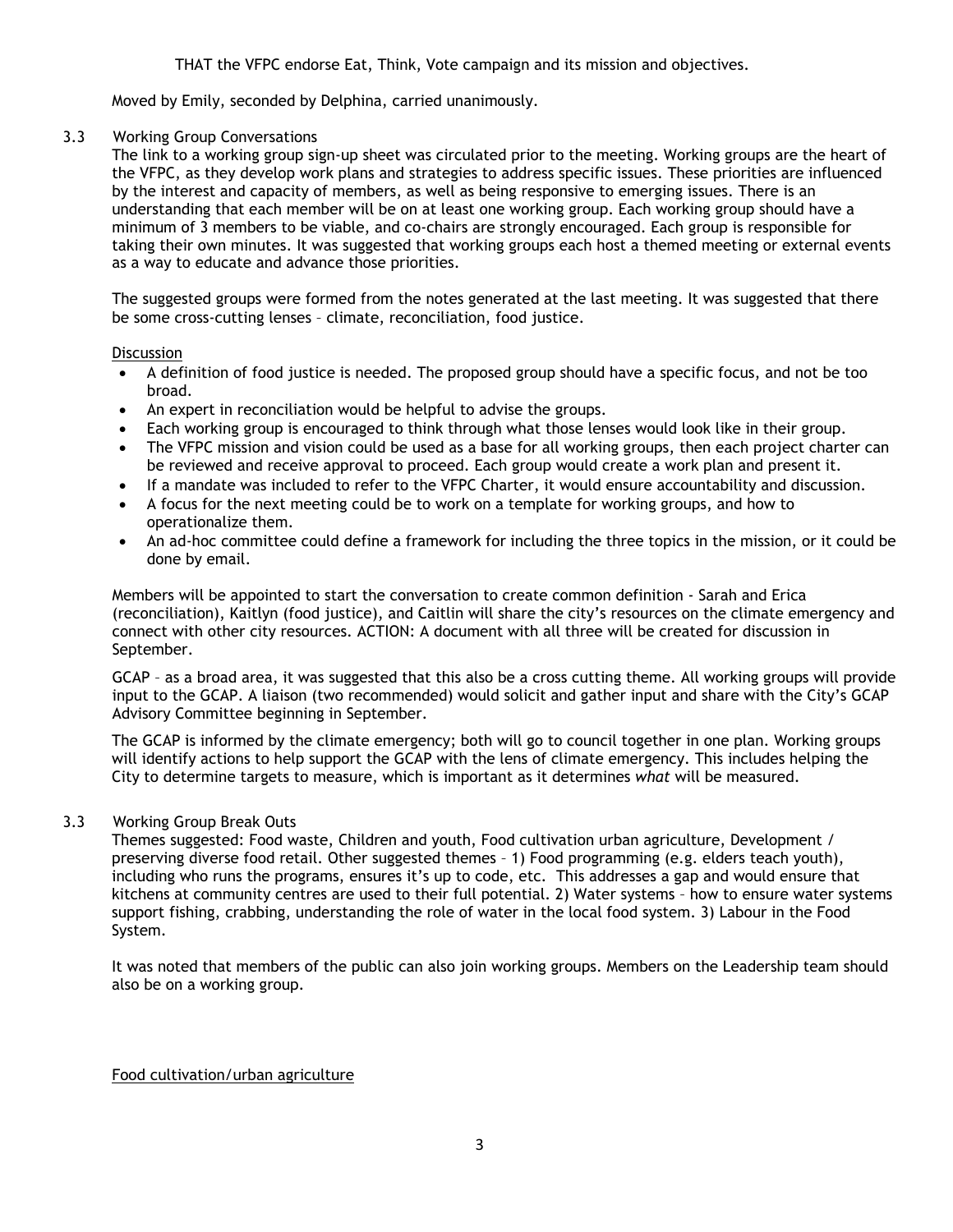Clare will co-chair. There has been growth then a flatline of urban farming as people have learned how hard it is. The VFPC helped create policy, which is now up for review. This is an opportunity for changes. This group could also address water systems and cultivation. The goal is to provide resilience in the city.

### Food waste

Using a broad definition including single use packaging, much depends on other members. The work could address composting, ocean dumping. There may be a compost set up in Stanley Park. Jason will join. Erin Nichols is working on zero waste 2040, incl single use, food waste is separate. Prevention (no surplus), and downstream (food rescue), education around compost. Love food hate waste campaign for residents.

### Children and Youth

This group was active last term, primarily as a member of the Coalition for Healthy School Food helping to advocate for a universal school food program. The group is named Children and Youth as there is potential to address issues beyond the VSB if there is interest and capacity in the members. A co-chair is needed. Trustee Gonzales, Emily, Heather, Maddie, Naomi and Astrid will join.

#### Development/Preserving diverse food retail

Recognizing that low cost retail is important for access, and that due to constraint and pressure, some are closing. There is a strong need for development working group, as this is a large component of municipal work. There are parallel food systems within cultures with different production, distribution, and retail networks. Malkin Ave. will be developed where these exist, and conversation is needed. It was suggested to add small production (e.g. commissary kitchens). The City Plan will also have a land use focus, and it would be a good asset to provide input. Erica Heather, Maddie, Jason will join. Erin will support. The name of the group will be confirmed later.

It was noted that land use is an aspect of urban agriculture, however that group will address related issues, not those related to buildings. There is a zoning component to both.

Labour is an important issue, and may be included in Food Justice. Kelsey will be asked if she will lead this.

Food programming – is part of neighbourhood-based food issues. ACTION: Kaitlyn will add to sign up sheet.

Each group is asked to meet and discuss the development of a work plan. Members are reminded there will also likely be emerging issues that need to be addressed. ACTION: Leadership team will send a note regarding developing work plans for working groups.

All advisory committees submit work plan to the Clerk's office. ACTION: Caitlin will keep the VFPC updated on timelines.

The GCAP grant opportunities open Sept 3, 50% in matching funds (up to \$10k) are available to charities in support of GCAP goals. ACTION: Caitlin will send a note requesting permission to share VFPC member phone numbers internally.

#### 4. Adjourn Board Meeting

Moved by Marc, seconded by Jason, carried unanimously.

Meeting adjourned at 8:34pm